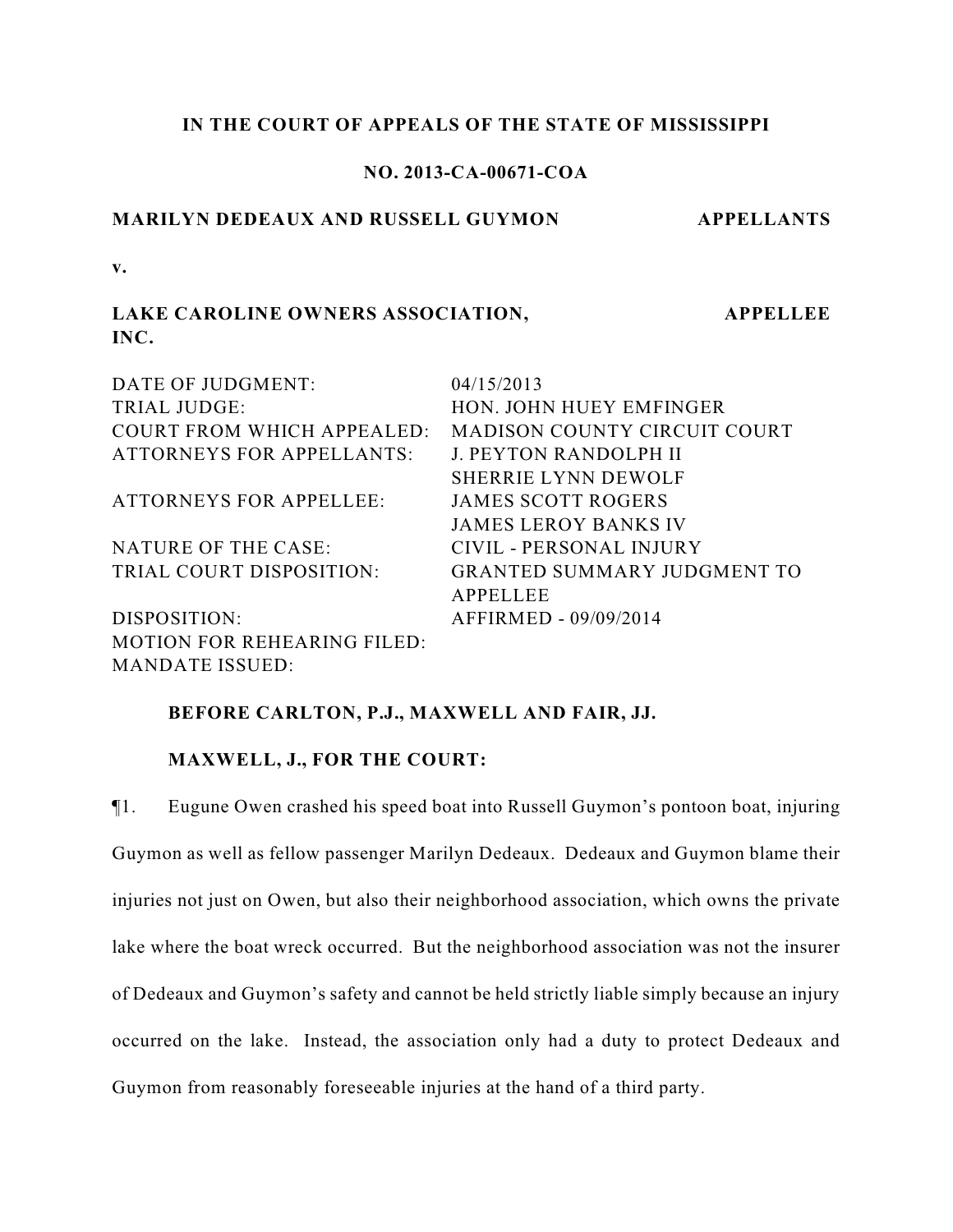¶2. To be reasonably foreseeable, the association must have had "cause to anticipate" Owen's actions because Owen had a specific history of careless boating or because the lake had a general history of negligence among its boaters. Here, Dedeaux and Guymon failed to present any evidence of either. While they point to another boat wreck that occurred on the lake six years before theirs, considering the lake had more than 700 registered boats, we find this single incident, removed in time, was not enough to establish the incident with Owen was reasonably foreseeable.

¶3. Thus, Dedeaux and Guymon failed to establish their neighborhood association had a duty to protect them from Owen's negligent act. We therefore affirm the grant of summary judgment in favor of the association.

#### **Background**

¶4. Dedeaux, Guymon, and Owen were all residents of Lake Caroline neighborhood in Madison County, Mississippi. In the middle of Lake Caroline sits an 800-acre lake, owned and operated by the Lake Caroline Owners Association (LCOA).

¶5. On a summer night in 2011, after sunset, Dedeaux and Guymon, along with their respective spouses, were sitting in Guymon's pontoon boat, anchored in the middle of the lake. Owen was speeding across the water when he took a hard turn and crashed into Guymon's boat. Dedeaux and Guymon were tossed into the water, sustaining injuries for which they claim that LCOA is at least partially liable.

 $\P6.$  They sued LCOA for negligent failure to maintain a safe premises.<sup>1</sup> LCOA responded

 $\frac{1}{1}$  In addition to LCOA, they also sued Owen and the man with whom he co-owned the boat, John Kaiser. By agreed order, Owen and Kaiser were dismissed with prejudice.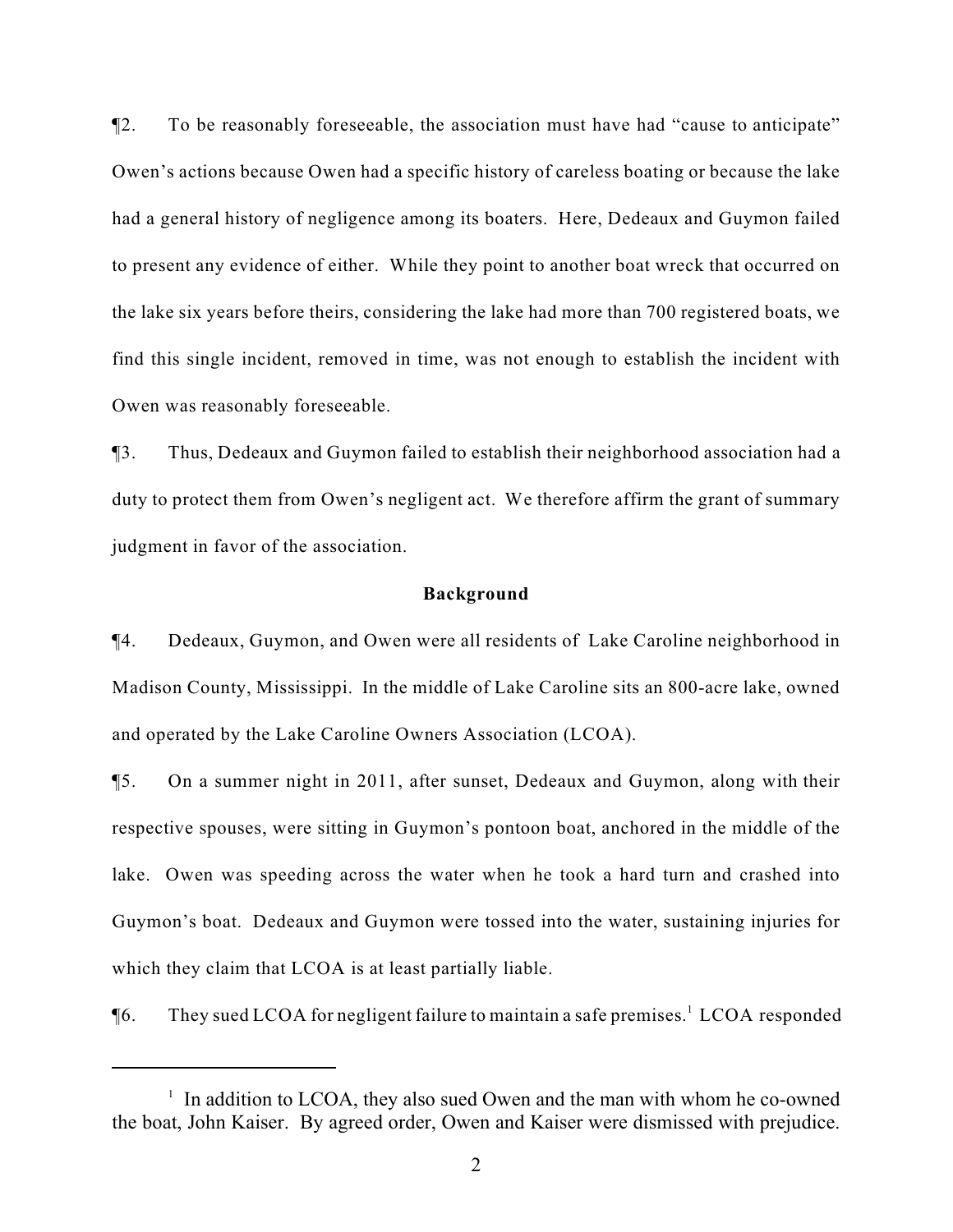with a motion for summary judgment, arguing it had no reason to anticipate the boating accident and, thus, no duty to protect Dedeaux and Guymon from the boating accident. Lake Caroline did not have a history of boating accidents, especially accidents at night involving a high rate of speed. And Owen did not have a history of operating his boat recklessly. Further, LCOA has never guaranteed the safety of the residents using the lake. Instead, the LCOA's lake rules and regulations make clear that lake activities are inherently dangerous and that residents swim, fish, ski, and boat at their own risk.

¶7. Dedeaux and Guymon countered that the boating accident had been reasonably foreseeable. As support, they referenced one accident that had occurred six years before theirs. And they cited deposition testimony by LCOA's vice president that, before the 2005 accident, the association had considered implementing a "lake marshal" program to regulate fishing. But after the 2005 accident, LCOA was concerned that the program would give the false impression that fishing marshals were there to ensure the safety of swimmers and boaters. So it scrapped the idea.

¶8. Dedeaux and Guymon also submitted an affidavit by a boating-safety expert. According to the expert, the 2011 accident was reasonably foreseeable based on the 2005 accident and the fact LCOA did not implement any new policies following the 2005 accident. Guymon too submitted an affidavit—along with an affidavit by his neighbor that matched his verbatim. Guymon attested that before his accident he had observed an unspecified number of boats traveling at some rate of high speed.

Also, Dedeaux's husband and Guymon's wife were among the original plaintiffs. But their claims were dismissed without prejudice.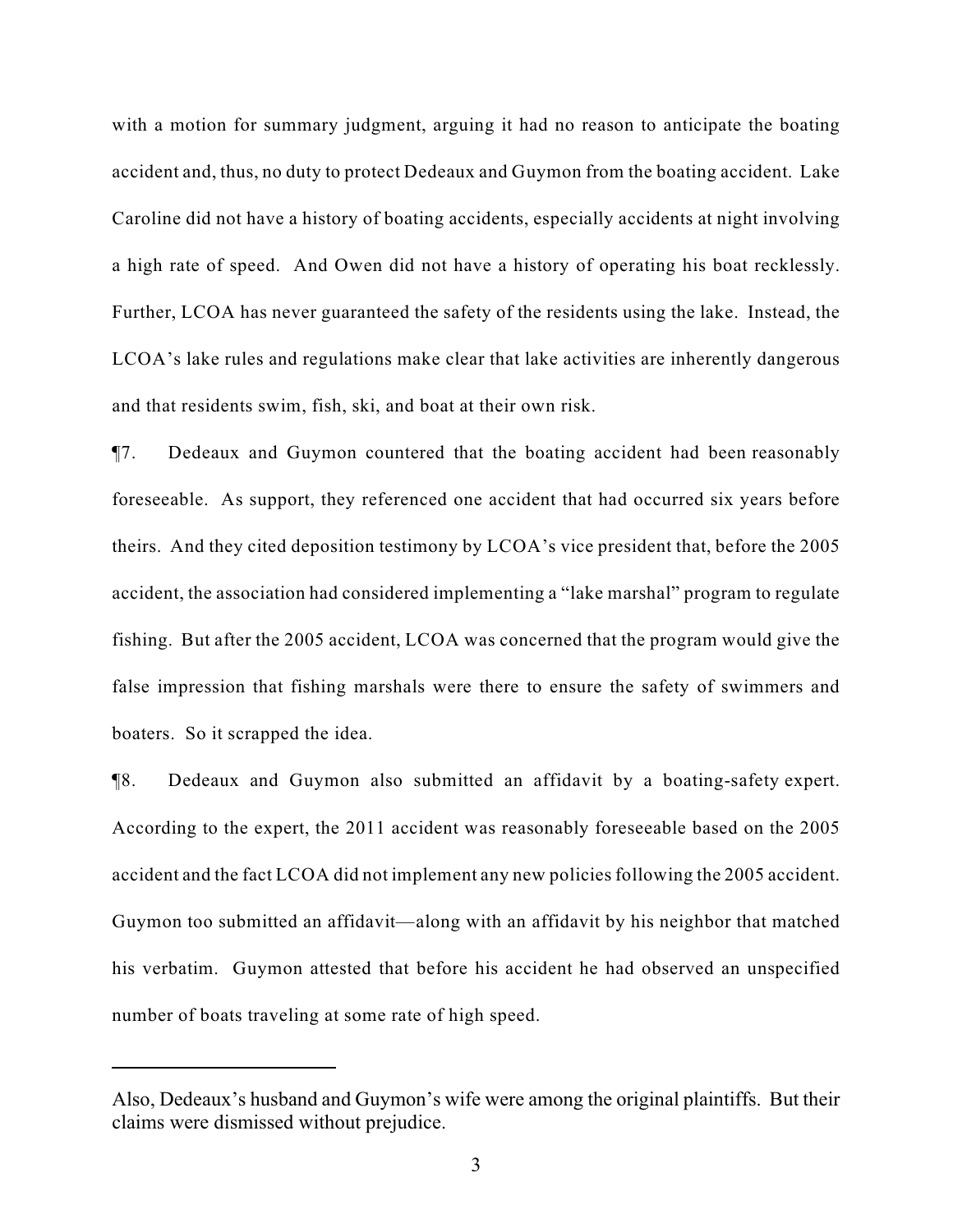¶9. The circuit court found Dedeaux and Guymon's evidence insufficient to establish that Lake Caroline had cause to anticipate the accident, which would have triggered a duty to take safety measures to try to prevent the accident. And because Dedeaux and Guymon failed to establish that LCOA owed them a duty, the circuit court dismissed their claim on summary judgment.

¶10. Dedeaux and Guymon immediately appealed.

## **Discussion**

¶11. On appeal, Dedeaux and Guymon insist the injuries they sustained were partly caused by LCOA's negligence. The first element of any negligence claim is duty. *See, e.g.*, *Doe v. Hunter Oaks Apartments, L.P.*, 105 So. 3d 422, 425 (¶10) & n.4 (Miss. Ct. App. 2013). So for them to have a claim against LCOA for failing to protect them from Owen that night, they must first establish that LCOA *had a duty* to protect them from Owen. *See id.* Because Dedeaux and Guymon cannot do this, the trial court was right to dismiss their claim against the LCOA on summary judgment.

#### *I. Duty to Protect Invitees*

¶12. Duty is a question of law. *Rein v. Benchmark Constr. Co.*, 865 So. 2d 1134, 1143 (¶29) (Miss. 2004). As the owner and operator of Lake Caroline, LCOA did owe those who used the lake certain duties. The extent of those duties depends on the lake user's status—trespasser, licensee, or business invitee. *Corley v. Evans*, 835 So. 2d 30, 37 (¶21) (Miss. 2003). A business invitee is owed a greater duty than trespassers and licensees. *Id.* at 37 (¶21), 39 (¶28). And for purposes of summary judgment only, LCOA has conceded Dedeaux and Guymon's status as business invitees. But even as business invitees, LCOA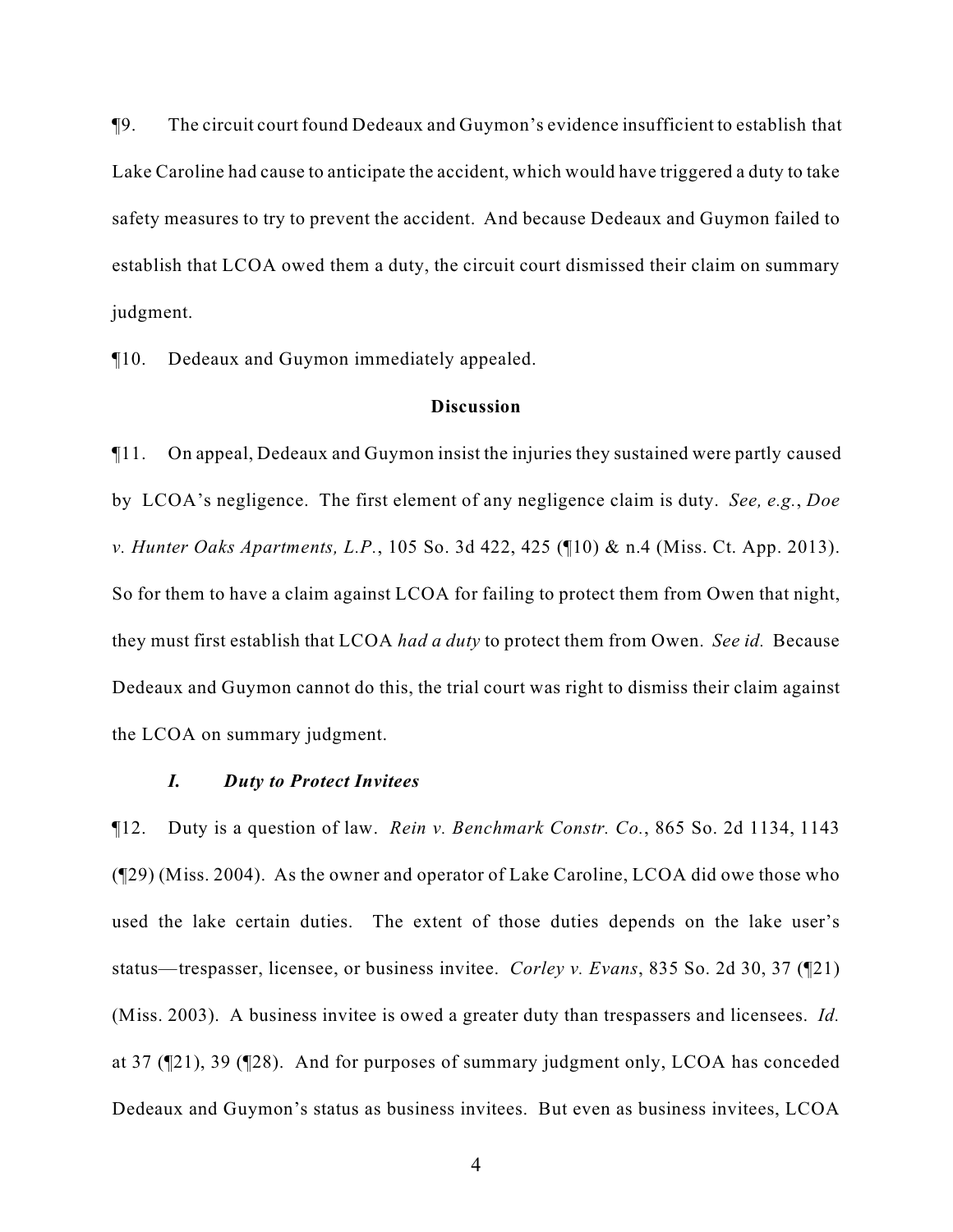did not owe them the duty to protect them against Owen's allegedly negligent boat operating.

¶13. "The landowner is not an insurer of the invitee's safety[.]" *Id.* at 37 (¶22). But the landowner "does owe to an invitee the duty 'to keep the premises reasonably safe, *and* when not reasonably safe, to warn only where there is hidden danger or peril that is not in plain and open view.'" *Id.* (quoting *Caruso v. Picayune Pizza Hut, Inc.*, 598 So. 2d 770, 773 (Miss. 1992)).

¶14. Traditionally, keeping the premises reasonably safe has referred to the physical condition of the property. A business owner has a duty "to maintain the premises in a reasonably secure or safe condition" to prevent some type of "slip and fall." *Lyle v. Mladinich*, 584 So. 2d 397, 399 (Miss. 1991). But starting in the 1980s, the Mississippi Supreme Court began expanding the duty to keep the premises reasonably safe to "encompass negligent or wrongful attacks on the invitee by other patrons." *Id.* (citing *May v. V.F.W. Post # 2539*, 577 So. 2d 372 (Miss. 1991); *Grisham v. John Q. Long V.F.W. Post*, 519 So. 2d 413, 417 (Miss. 1988); *Kelly v. Retzer & Retzer, Inc.*, 417 So. 2d 556 (Miss. 1982)); *see also Kroger Co. v. Knox*, 98 So. 3d 441, 443 (¶14) (Miss. 2012) (addressing when "the alleged dangerous condition is the threat of an assault"). Now, to maintain a reasonably safe premises, a business owner must also protect its invitees from injuries at the hand of others that are reasonably foreseeable. *Kroger Co.*, 98 So. 3d at 444 (¶16); *Corley*, 835 So. 2d at 38 (¶22); *Lyle*, 584 So. 2d at 399.

¶15. But in this context, a third-party-inflicted injury is only deemed reasonably foreseeable when there is "cause to anticipate the wrongful or negligent act" of that third party. *Corley*, 835 So. 2d at 38 (¶23) (quoting *Grisham*, 519 So. 2d at 416). *See also* 65A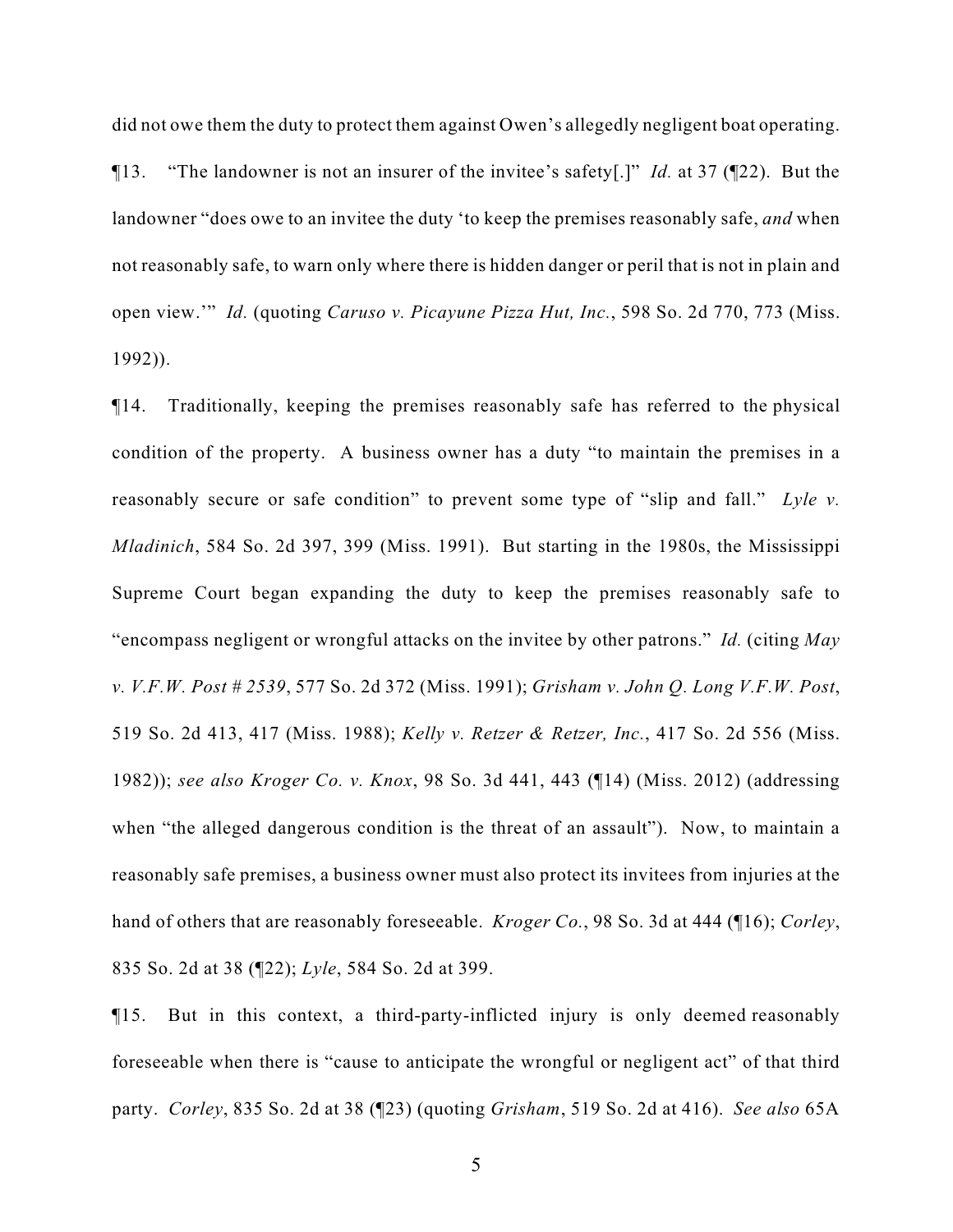C.J.S. § 519 (2010) (qualifying that the "duty of an owner of premises to interfere to prevent probable injury to an invitee does not begin until the danger is apparent, or the circumstances are such as would put an ordinarily prudent person on notice of [the] probability of danger"). The supreme court has dealt multiple times with when a property owner has "cause to anticipate" one of its patrons will be criminally assaulted on the premises. If the property owner had "(1) actual or constructive knowledge of the assailant's violent nature, or (2) actual or constructive knowledge that an atmosphere of violence exists," the property owner had "cause to anticipate the assault." *E.g., Kroger Co.*, 98 So. 3d at 443 (¶14); *Double Quick, Inc. v. Lymas*, 50 So. 3d 292, 298 (¶30) (Miss. 2010); *Corley*, 835 So. 2d at 38-39; *Gatewood v. Sampson*, 812 So. 2d 212, 220 (¶14) (Miss. 2002); *Lyle*, 584 So. 2d at 399; *see also Simpson v. Boyd*, 880 So. 2d 1047, 1051 (¶14) (Miss. 2004). Adapting this foreseeability test to the circumstances in this case, we find that for LCOA to have had a "cause to anticipate" Owen's negligent actions—and thus a duty to protect Dedeaux and Guymon from injuries at Owen's hand—LCOA had to have either (1) actual or constructive knowledge that Owen had been negligently operating his boat on the lake or (2) actual or constructive knowledge of a general history of negligent boating on the lake.

#### *II. Lack of Evidence to Establish Duty*

¶16. Guymon and Dedeaux have neither claimed nor tried to prove that LCOA had actual or constructive knowledge that Owen had a history of operating his boat negligently on Lake Caroline. Instead, they have argued that LCOA knew the lake had a history of dangerous boat drivers—a problem they claim should have been addressed through better rules and a safety patrol. But the only evidence they cite of this supposed history is that there had been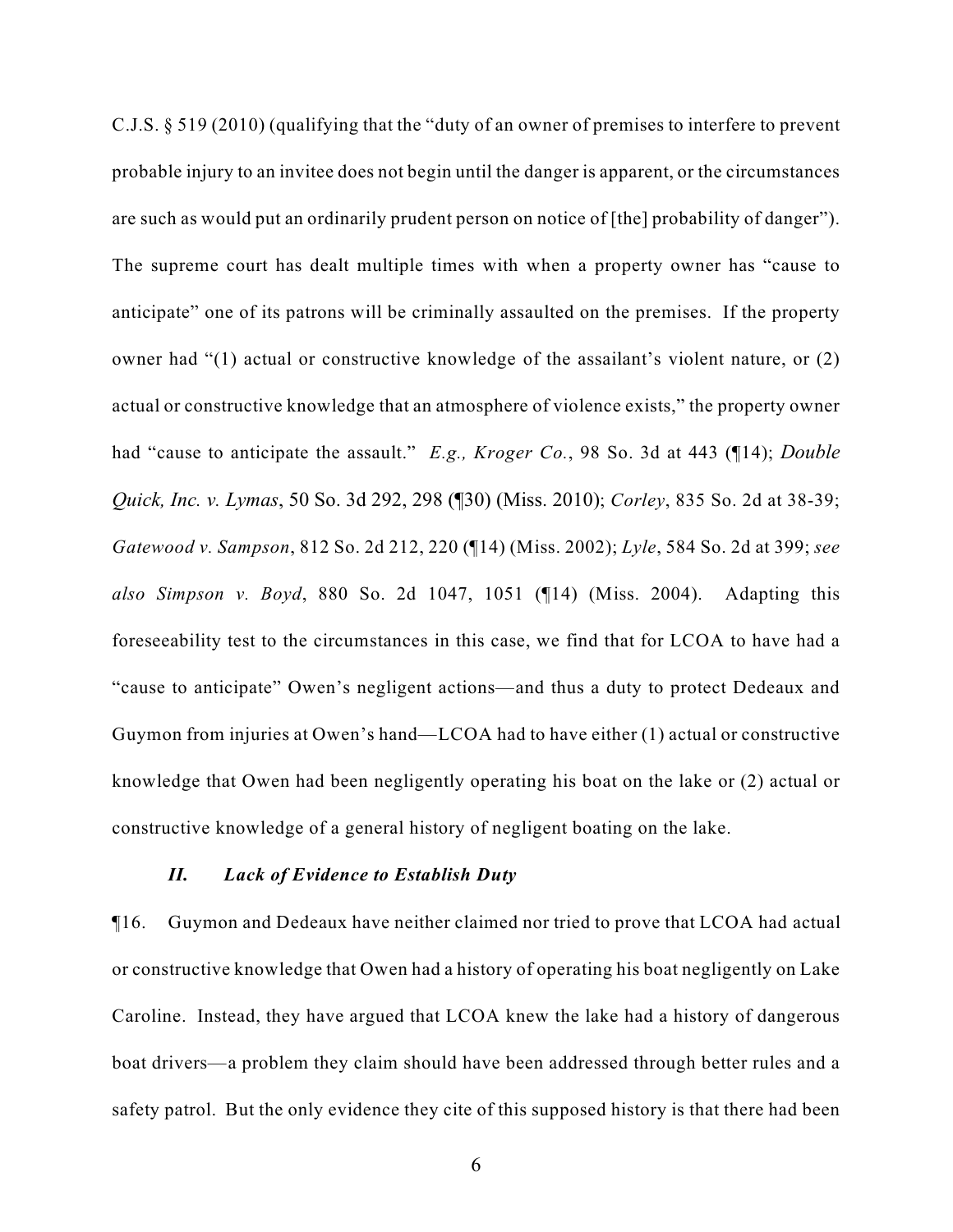another boat wreck on Lake Caroline six years before their crash.

¶17. In *Corley*, the supreme court found one "prior altercation three years before the current situation was not adequate notice to [the property owner] that an intoxicated friend would accidently shoot another friend at the [owner's] crawfish boil." *Corley*, 835 So. 2d at 38 (¶24). Likewise, in *Kroger Co.*, the supreme court found "as a matter of law that—in the context of Kroger's more than three million customer visits over the course of three years—four incidences of criminal activity [were] wholly insufficient to establish an atmosphere of violence on Kroger's parking lot." *Kroger Co.*, 98 So. 3d at 444 (¶16). While we are certainly not dealing with one incident per one million visits as in that case, considering there are more than 700 boats registered to use the lake, we find one boat wreck in six years is similarly insufficient as a matter of law to establish LCOA had cause to anticipate the 2011 accident. *Cf. Corley*, 835 So. 2d at 38 (¶24).

¶18. Guymon had also submitted his affidavit, as well as an affidavit by another Lake Caroline resident, both of which attested the two residents had "observed boats traveling at what appear[ed] to be excessive speeds during daylight hours and at night on and before June 4, 2011." But neither affidavit gave details about the number of speeding boats, the time frame, or, more important, whether other boats were in the vicinity. Thus, we find these affidavits were insufficient to establish there had been a pattern of reckless boating, making Owen's accident reasonably foreseeable. *Cf. Lyle*, 584 So. 2d at 399 ("rel[ying] on such factors as the overall pattern of criminal activity prior to the event in question that occurred in the general vicinity of the defendant's business premises, as well as the frequency of criminal activity on the premises" to determine if an "atmosphere of violence" existed on the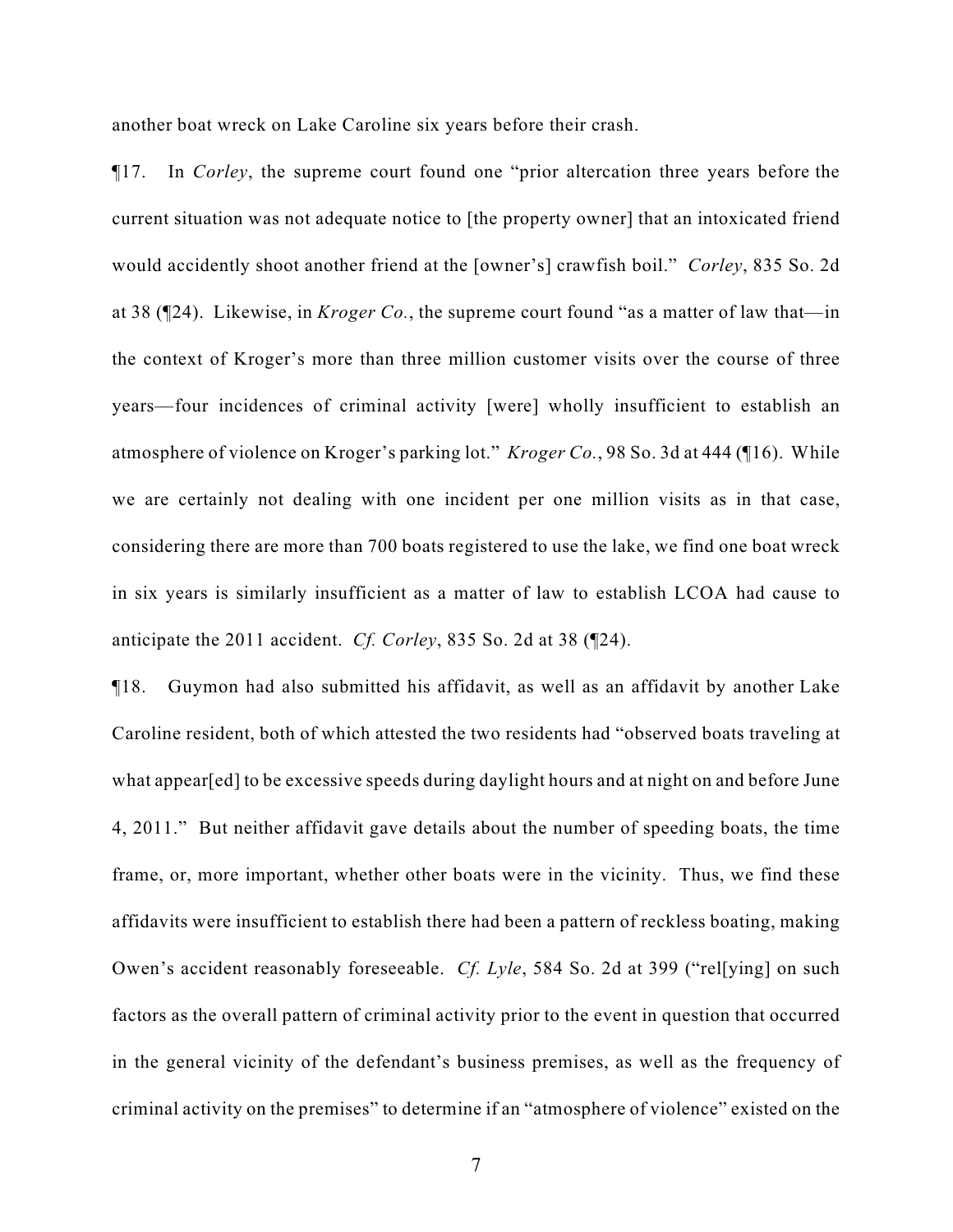premises).

¶19. We also reject Dedeaux and Guymon's argument that LCOA's mere consideration of implementing a lake-marshal program before the 2005 boat accident somehow created a legal duty to patrol the lake. Just as "merchants are not required to carry out the duties of the police force," neither are homeowners' associations. *Kroger Co.*, 98 So. 3d at 445 (¶22). Also, the stated reason why LCOA ditched the idea—which had only been raised to address the issue of fish poachers—was because it did not want to give lake users the impression the patrol was there to ensure their safety. Since "a property owner is not an insurer of an invitee's safety," we cannot fault LCOA for wanting to avoid the possible appearance it had assumed a duty that Mississippi law has never imposed. *Id.* at 444 (¶16) (internal quotations omitted).

¶20. As the supreme court said in *Kroger Co.*, "imposing liability without notice of an atmosphere of violence would be nothing short of strict liability for injuries caused by the criminal activity of third parties." So too here, imposing liability on LCOA without any notice of an unreasonably dangerous atmosphere on the lake would be to hold LCOA strictly liable for Owen's negligent act. *See Randol v. Atkinson*, 965 S.W.2d 338, 342 (Mo. Ct. App. 1998) (holding condominium-owners associations did not have the duty "to protect the owners from all potential sources of harm, particularly those caused by the negligence of third parties"). Dedeaux and Guymon have failed to establish as a matter of law that LCOA owed a duty to protect them from Owen. And without a duty owed, there can be no negligence. We thus affirm the judgment dismissing their negligence claim against LCOA.

# ¶21. **THE JUDGMENT OF THE MADISON COUNTY CIRCUIT COURT IS**